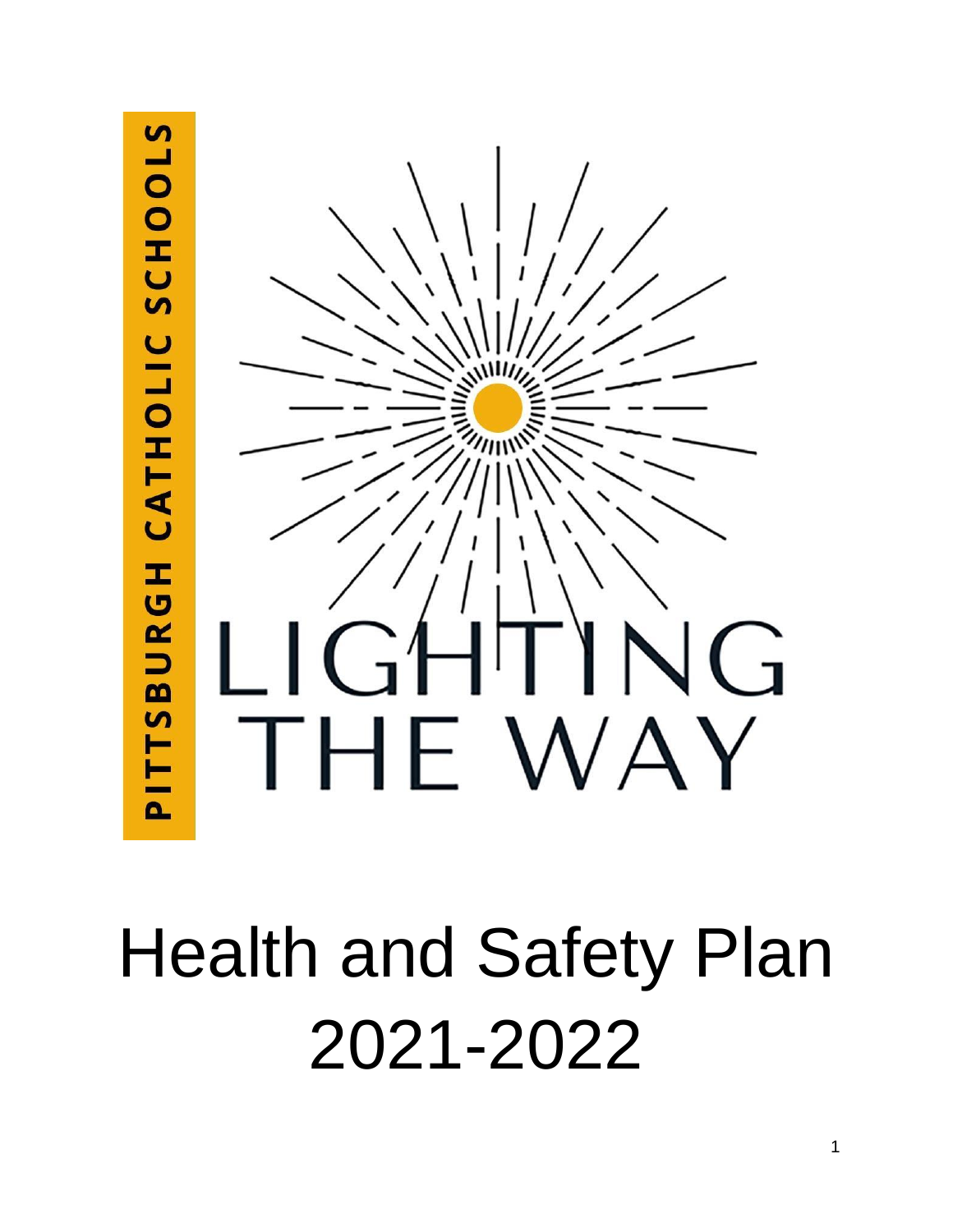Our commitment to our families is to offer an excellent educational experience deeply rooted in the faith, love and charity of the Catholic Church. Our schools exist for the purpose of promoting a Catholic way of life based on Gospel values and providing our students with a faith experience that will nurture a love for Jesus Christ that will fill their hearts for a lifetime.

As we continue our journey through the 2021-22 school year, we do so with great faith and hope that it will remain a very healthy, happy school year for our students. We have faced many challenges this year and our school community continues to work together to keep our schools open for in-person instruction with minimal interruptions. This requires flexibility, patience, and the need to monitor and adjust protocols based on recommendations from health agencies. Our goal is to welcome back the "normalcy" that we have missed so much.

In compliance with the latest health and safety guidance from Centers for Disease Control and Prevention (CDC), Pennsylvania Departments of Education and Health (PDE and PA DOH), Allegheny County Department of Health, and the American Academy of Pediatrics, the accompanying framework will serve as the template for the remainder of 2021-2022 school year. Take the time to read through the protocols. Of critical importance is the knowledge we all have from living through this pandemic that the environment can change quickly. We will be responsive to those changes as the situation improves or worsens in our communities. This includes every layer of mitigation and may require decisions to be adjusted on short notice.

Your collaboration and patience are key in providing our students with proper school days in class with their friends. We continue to pray for our schools as we move into a different phase of this journey.

Again, please know that this plan will be updated as information becomes available from the health agencies referred to in the above paragraph.

# **Compliance with CDC and Health Department Guidance**

**School will follow all applicable CDC and Health Department Guidance.**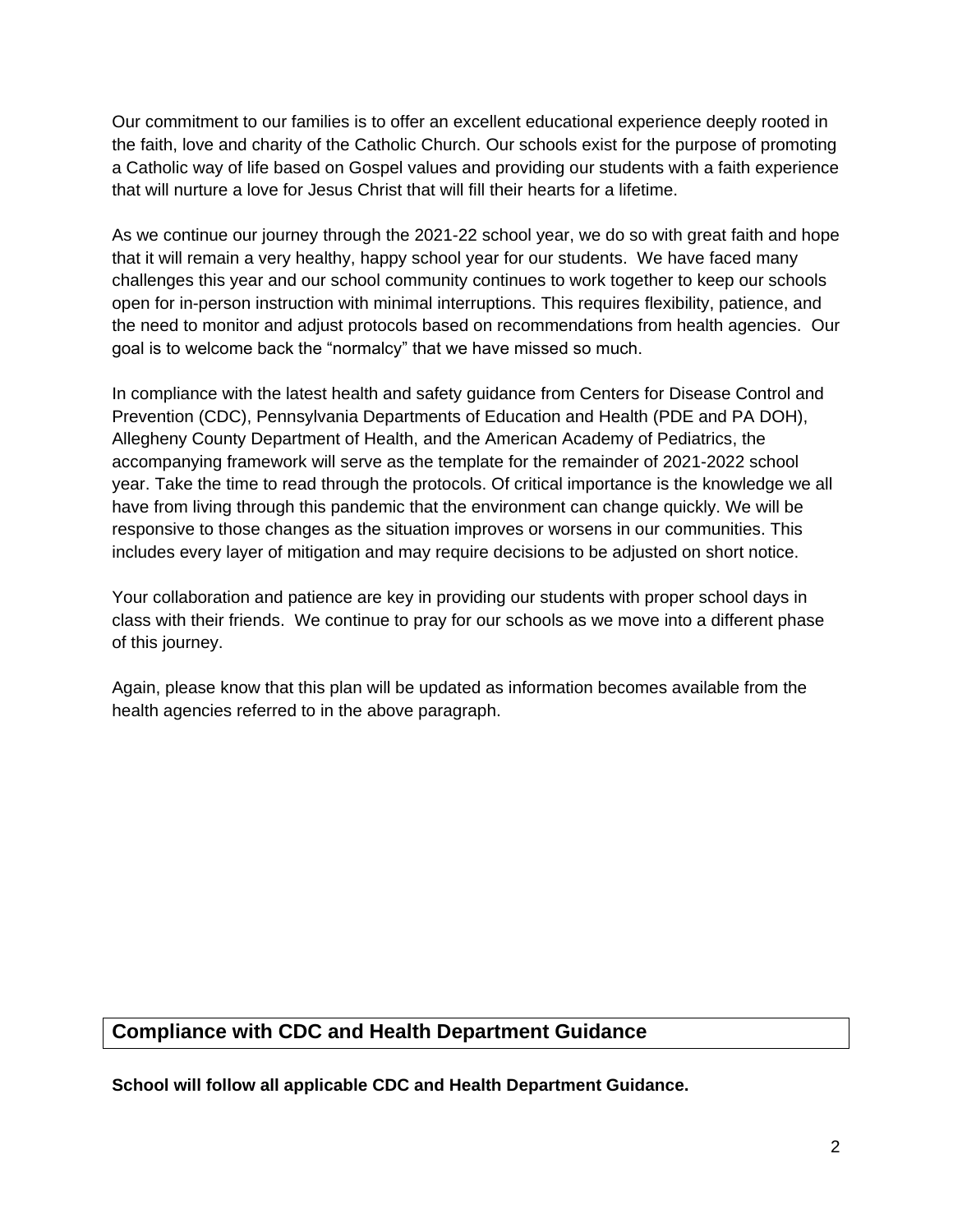## **Vaccination**

It is highly recommended that everyone who is eligible get vaccinated, and those who are not yet eligible, get vaccinated when it is their turn.

# **Masking**

- Masking shall be dictated by local transmission rates, exposure or infection, and use of public transportation.
- **Transmission Rate**
	- o Low:
		- Masking is a matter of personal preference
	- o Medium:
		- **.** If you are immunocompromised or high risk, talk to your treating physician about wearing mask.
		- **■** If you live with someone immunocompromised or high risk,
			- Test before you get together; and
			- Wear a mask indoors with them.
	- o High:
		- Wear a mask indoors in public, regardless of vaccination status or individual risk
	- o **Note: As of February 28, 2022, all schools within the Diocese of Pittsburgh are in low transmission. Therefore, masking is a matter of personal preference at this time.**
		- CDC County Check Tool: [Use and Care of Masks | CDC](https://www.cdc.gov/coronavirus/2019-ncov/prevent-getting-sick/about-face-coverings.html)
- **Exposure to or Infection with COVID-19**
	- $\circ$  If you are exposed to or infected with COVID-19, you should wear a well-fitted mask for 10 full days any time you are around others inside your home or in public.
- **Public Transportation**
	- o Effective January 29, 2021, masks must be worn on public transportation traveling to or within the U.S.
	- o Exception: Effective February 25, 2022, masks are not required on public or private school busses.
		- Masking on buses will be the determination of the public school district.
- **Note on Any Mask Requirements:**
	- o Individuals not in compliance with a current mask requirement will not be permitted in School buildings and may jeopardize enrollment.
	- $\circ$  In the event masks are required, exemptions for the face mask requirement will granted to those who provide documentation from the individual's treating physician (PCP or Specialist) indicating the individual is under the physician's care and cannot wear a face mask due to a specified medical condition. Please use the enclosed Medical Exemption Form.
	- o Masking and Physical Activity/Sports
		- No masks shall be required while participating in high intensity aerobic or anaerobic activities, including during a physical education class in a well-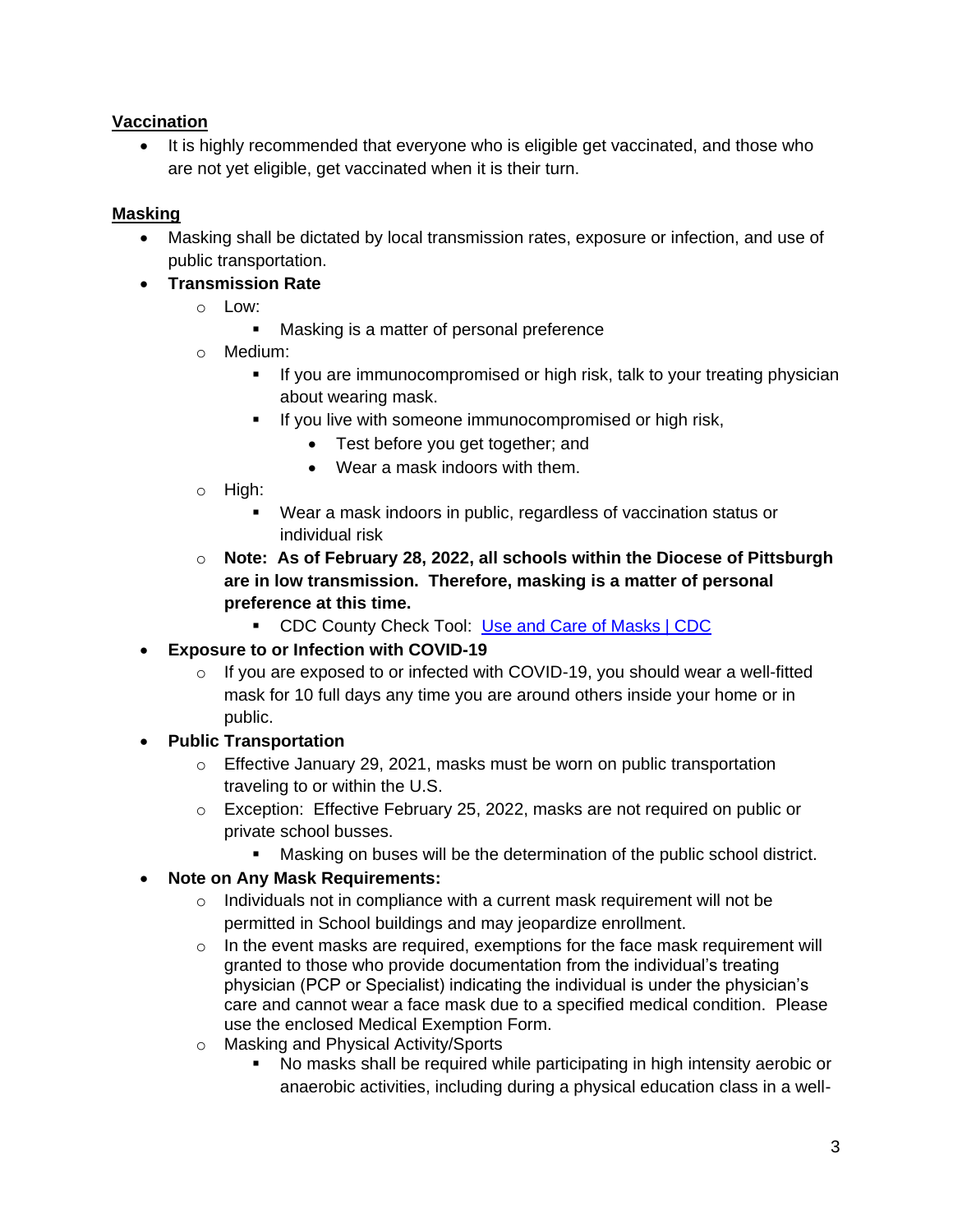ventilated location and able to maintain a physical distance of six feet from all other individuals.

▪ No masks shall be required when a child/student is participating in a sports practice activity or event, whether indoors or outdoors.

#### **Quarantines and Isolation**

• **Students and their Parents/Guardians understand and agree that anyone who contracts COVID-19 or becomes exposed to someone with COVID-19 will need to be isolated or quarantined pursuant to CDC guidelines before returning to School premises.**

| <b>SCENARIO</b>                                 | <b>WHO</b>                                     | <b>QUARATINE/ISOLATION GUIDANCE</b>                                                                                                                                                                                                                                                                                                                                                                                                                                                                                                                                                                                                                                                                                                                                    |
|-------------------------------------------------|------------------------------------------------|------------------------------------------------------------------------------------------------------------------------------------------------------------------------------------------------------------------------------------------------------------------------------------------------------------------------------------------------------------------------------------------------------------------------------------------------------------------------------------------------------------------------------------------------------------------------------------------------------------------------------------------------------------------------------------------------------------------------------------------------------------------------|
| #1 Negative Test                                | Everyone, regardless of<br>vaccination status. | None                                                                                                                                                                                                                                                                                                                                                                                                                                                                                                                                                                                                                                                                                                                                                                   |
| #2 COVID-19 Like<br><b>Symptoms</b>             | Everyone, regardless of<br>vaccination status  | Get tested for COVID-19 and do not<br>$\bullet$<br>attend school until test results are<br>received.<br>Negative test result: Return to<br>$\circ$<br>school based on clinical criteria for<br>alternative diagnosis. If no<br>alternative diagnosis is known,<br>return to school 24 hours after<br>symptoms are improved.<br>Positive test result: Follow return to<br>$\circ$<br>school guidance for scenario #3.<br>If not tested, assume individual is<br>positive, and follow return to school<br>guidance for scenario #3.                                                                                                                                                                                                                                      |
| #3 Tested Positive<br>for COVID-19<br>(Isolate) | Everyone, regardless of<br>vaccination status. | Do not attend school and isolate at<br>$\bullet$<br>home for 5 days.<br>If severely ill or<br>$\circ$<br>immunocompromised, isolate at<br>home 10 days.<br>If no symptoms or symptoms are<br>$\bullet$<br>resolving, after 5 days, isolation is<br>complete and individual can return to<br>school.<br>Individual should wear a mask while<br>$\bullet$<br>at school and outside of the home<br>when around others for 5 additional<br>days.<br>3-ply surgical, KN95, and N95<br>$\circ$<br>masks are recommended and<br>must be worn if provided.<br>Masks must be worn at all times<br>$\circ$<br>and during all activities, including<br>sports, for these 5 days.<br>If a mask cannot be worn, the<br>$\circ$<br>individual should quarantine for<br>these 5 days. |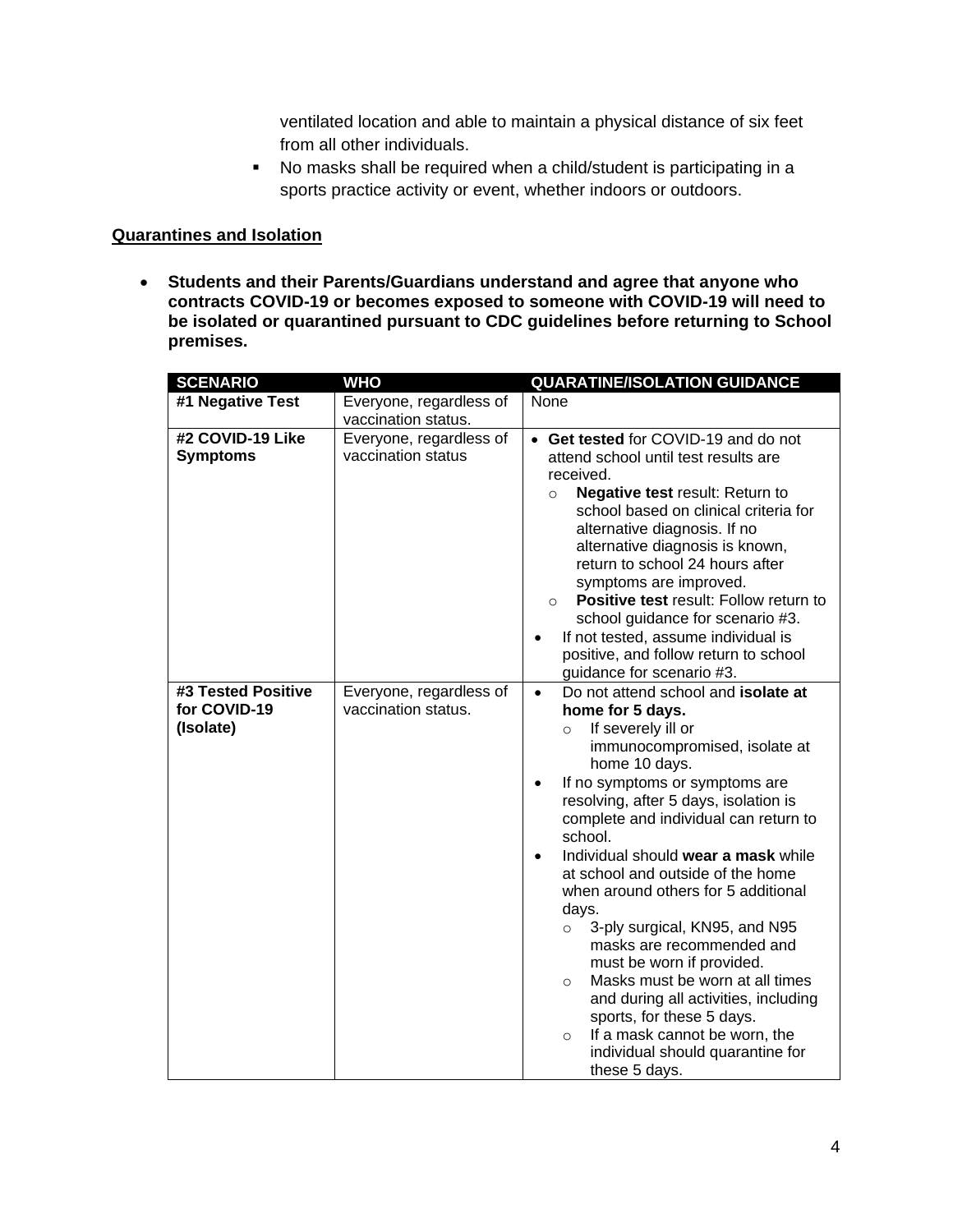|                                                                                                                                                                                                                                                                                                                                                                                                                                                                                                                                                                                  |                                                                                                                                                                                                                                                                                                                                                                                                                                            | If individual has a fever, continue to<br>$\bullet$<br>stay home until 24 hours after fever<br>resolves.                                                                                                                                                                                                                                                                                                                                                                                                                                                                                                                                                                                                                                                                                                                                                      |
|----------------------------------------------------------------------------------------------------------------------------------------------------------------------------------------------------------------------------------------------------------------------------------------------------------------------------------------------------------------------------------------------------------------------------------------------------------------------------------------------------------------------------------------------------------------------------------|--------------------------------------------------------------------------------------------------------------------------------------------------------------------------------------------------------------------------------------------------------------------------------------------------------------------------------------------------------------------------------------------------------------------------------------------|---------------------------------------------------------------------------------------------------------------------------------------------------------------------------------------------------------------------------------------------------------------------------------------------------------------------------------------------------------------------------------------------------------------------------------------------------------------------------------------------------------------------------------------------------------------------------------------------------------------------------------------------------------------------------------------------------------------------------------------------------------------------------------------------------------------------------------------------------------------|
| #4 Exposed to<br>Someone with<br>COVID-19 outside<br>the home +<br>up to date on<br><b>COVID-19</b><br>vaccinations<br><b>OR</b><br><b>90 Day Natural</b><br><b>Immunity</b><br>(Close Contact/<br><b>Quarantine)</b><br>"Close Contact":<br>Someone who was within<br>6 feet away of an infected<br>person for 15 consecutive<br>minutes in an indoor<br>setting, with or without a<br>mask. A person is<br>deemed infected 48 hours<br>prior to the onset of<br>symptoms or taking a<br>COVID test that returned<br>positive and through<br>his/her isolation period.          | <b>Exceptions to</b><br><b>Quarantine:</b><br>Up to date on<br>vaccinations<br>• Pfizer<br>$\circ$ Age 5+ Primary<br>Series<br>$\circ$ Age 12+ Primary<br>and Booster<br>• Moderna<br>O Age 18+ Primary<br>and Booster<br>$-J&J$<br>○ Age 18+ Primary<br>and Booster<br><b>Natural Immunity</b><br>$\bullet$<br>Had confirmed (tested<br>positive using a viral test)<br>COVID-19 within the last<br>90 days                               | No quarantine is required.<br>$\bullet$<br>Individual should wear a mask while<br>$\bullet$<br>at school and outside of the home<br>when around others for 10 days.<br>3-ply surgical, KN95, and N95<br>$\circ$<br>masks are recommended and<br>must be worn if provided.<br>Masks must be worn at all times<br>$\circ$<br>and during all activities, including<br>sports, for these 10 days.<br>If a mask cannot be worn, the<br>$\circ$<br>individual should quarantine for<br>these 10 days.<br>If individual develops symptoms during<br>$\bullet$<br>quarantine or upon return to school,<br>they should get tested, stay home, be<br>excluded from school, and follow<br>return to school guidance for scenario<br>#2.                                                                                                                                  |
| #5 Exposed to<br>Someone with<br><b>COVID-19 outside</b><br>the home +<br><b>NOT up to date on</b><br><b>COVID-19</b><br>vaccinations +<br><b>No 90 Day Natural</b><br><b>Immunity</b><br>(Close<br><b>Contact/Quarantine)</b><br>"Close Contact":<br>Someone who was within<br>6 feet away of an infected<br>person for 15 consecutive<br>minutes in an indoor<br>setting, with or without a<br>mask. A person is<br>deemed infected 48 hours<br>prior to the onset of<br>symptoms or taking a<br>COVID test that returned<br>positive and through<br>his/her isolation period. | <b>Exceptions to</b><br><b>Quarantine:</b><br>Up to date on<br>$\bullet$<br>vaccinations<br>• Pfizer<br>o Age 5+ Primary<br>Series<br>$\circ$ Age 12+ Primary<br>and Booster<br>Moderna<br>٠<br>Age 18+ Primary<br>$\circ$<br>and Booster<br>$-J&J$<br>Age $18+$ Primary<br>$\circ$<br>and Booster<br><b>Natural Immunity</b><br>$\bullet$<br>Had confirmed (tested<br>positive using a viral test)<br>COVID-19 within the last<br>90 days | Quarantine at home for 5 days.<br>$\bullet$<br>If no symptoms after 5 days,<br>$\bullet$<br>quarantine is complete and individual<br>can return to school.<br>Individual should wear a mask while<br>$\bullet$<br>at school and outside of the home<br>when around others for an additional 5<br>days.<br>3-ply surgical, KN95, and N95<br>$\circ$<br>masks are recommended and<br>must be worn if provided.<br>Masks must be worn at all times<br>$\circ$<br>and during all activities, including<br>sports, for these 5 days.<br>If a mask cannot be worn, the<br>$\circ$<br>individual should quarantine for<br>these 5 days.<br>If individual develops symptoms<br>$\bullet$<br>during quarantine or upon return to<br>school, they should get tested, stay<br>home, be excluded from school, and<br>follow return to school guidance for<br>scenario #2. |
| #6 Exposed to<br>Someone with<br>COVID-19 IN the<br>home                                                                                                                                                                                                                                                                                                                                                                                                                                                                                                                         | <b>Exceptions to</b><br><b>Quarantine:</b><br>Up to date on<br>$\bullet$<br>vaccinations<br>• Pfizer<br>Age 5+ Primary<br>$\circ$<br>Series                                                                                                                                                                                                                                                                                                | If the infected household member is<br>$\bullet$<br>not isolating within the house, the<br>unvaccinated close contact should:<br>Get tested immediately;<br>$\circ$<br>Quarantine through isolation<br>$\circ$<br>period of household member; and                                                                                                                                                                                                                                                                                                                                                                                                                                                                                                                                                                                                             |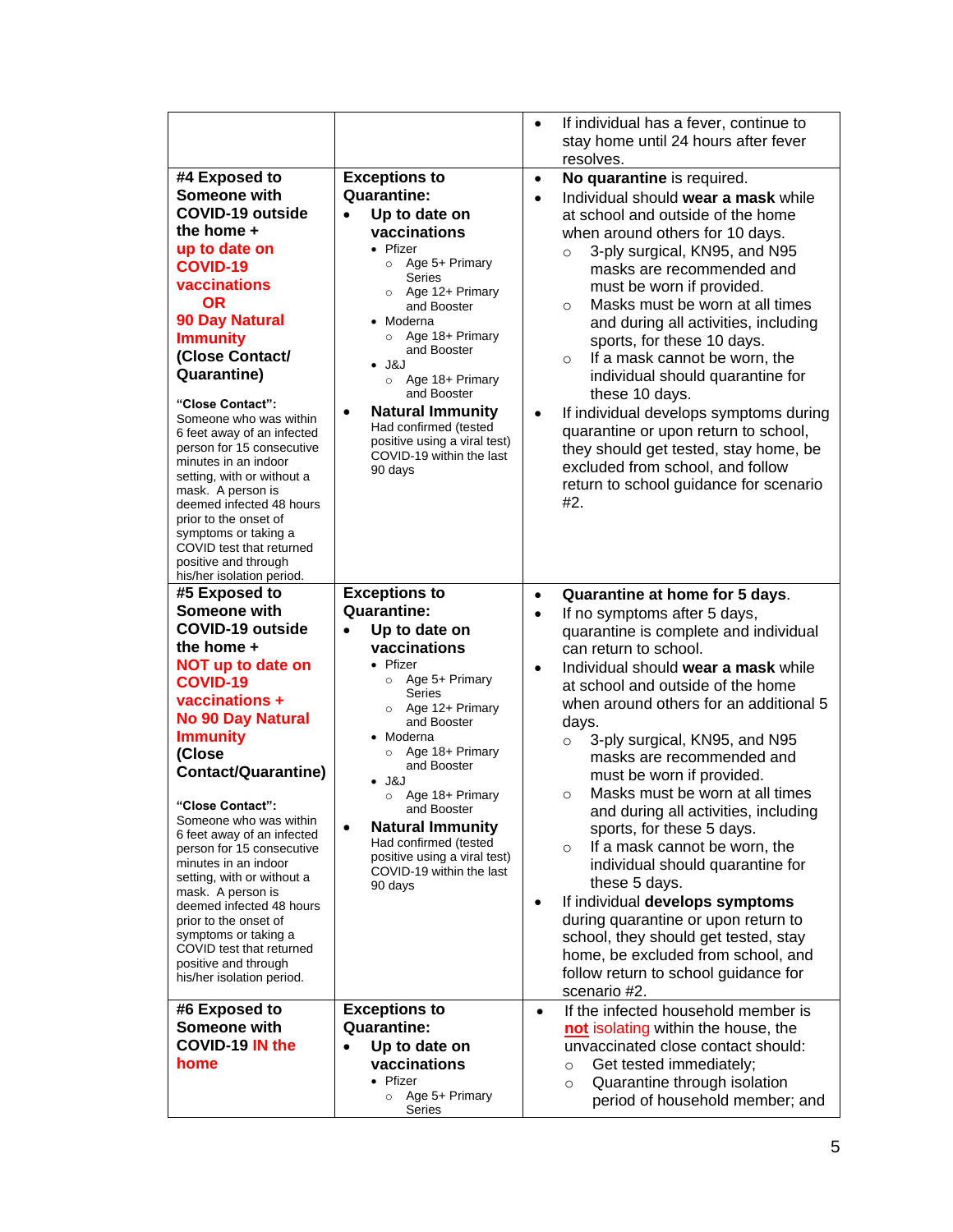| Age 12+ Primary<br>$\circ$<br>and Booster<br>• Moderna<br>Age $18+$ Primary<br>and Booster<br>$\bullet$ J&J<br>Age $18+$ Primary<br>and Booster<br><b>Natural Immunity</b><br>Had confirmed (tested<br>positive using a viral test)<br>COVID-19 within the last<br>90 days | Quarantine 5 days from end of<br>$\circ$<br>isolation period;<br>Get tested again 5 days after end<br>$\circ$<br>of isolation period of household<br>member; and<br>Mask an additional 5 days.<br>If the infected household member IS<br>٠<br>isolating within the house, the<br>unvaccinated close contact should:<br>Get tested immediately;<br>Quarantine 5 days from date of<br>$\circ$<br>last exposure to the infected<br>household member; and<br>Get tested again 5 days after date<br>$\circ$<br>of last exposure to the household<br>member; and<br>Mask an additional 5 days. |
|----------------------------------------------------------------------------------------------------------------------------------------------------------------------------------------------------------------------------------------------------------------------------|------------------------------------------------------------------------------------------------------------------------------------------------------------------------------------------------------------------------------------------------------------------------------------------------------------------------------------------------------------------------------------------------------------------------------------------------------------------------------------------------------------------------------------------------------------------------------------------|

#### **Travel**

- School families should discuss travel plans with the school principal.
- Students and families should be aware that in the event any school trip destinations require masking and/or vaccination against COVID-19, participation will be limited to those fully compliant with such requirements.
- Domestic Travelers
	- o Not Up to Date with COVID Vaccinations
		- Get tested 3-5 days after returning from travel, and
		- Self-quarantine for 5 days after travel
	- o All travelers
		- Self-monitor for symptoms, and get tested if symptoms develop
	- o Exception: Those who have had COVID-19 within 90 days do not need to test or quarantine.
- International Travelers
	- o Not Up to Date with COVID Vaccinations
		- Self-quarantine for 5 days after travel
	- o All travelers
		- Get tested 3-5 days after returning from travel, and
		- Self-monitor for symptoms, and get tested if symptoms develop
	- $\circ$  Exception: Those who have had COVID-19 within 90 days do not need to test or quarantine.

# **Guidance for Handling COVID-19 Cases in Schools**

• Schools will make efforts to monitor for COVID-19 related symptoms of students, faculty and staff. If a community, or specifically school, has cases of COVID-19, local health officials will be contacted to help identify those individuals and follow up on next steps. Below you will find some specific guidance related to situations involving the school, community and COVID-19. **All guidelines are subject to change due to updated public health guidance.**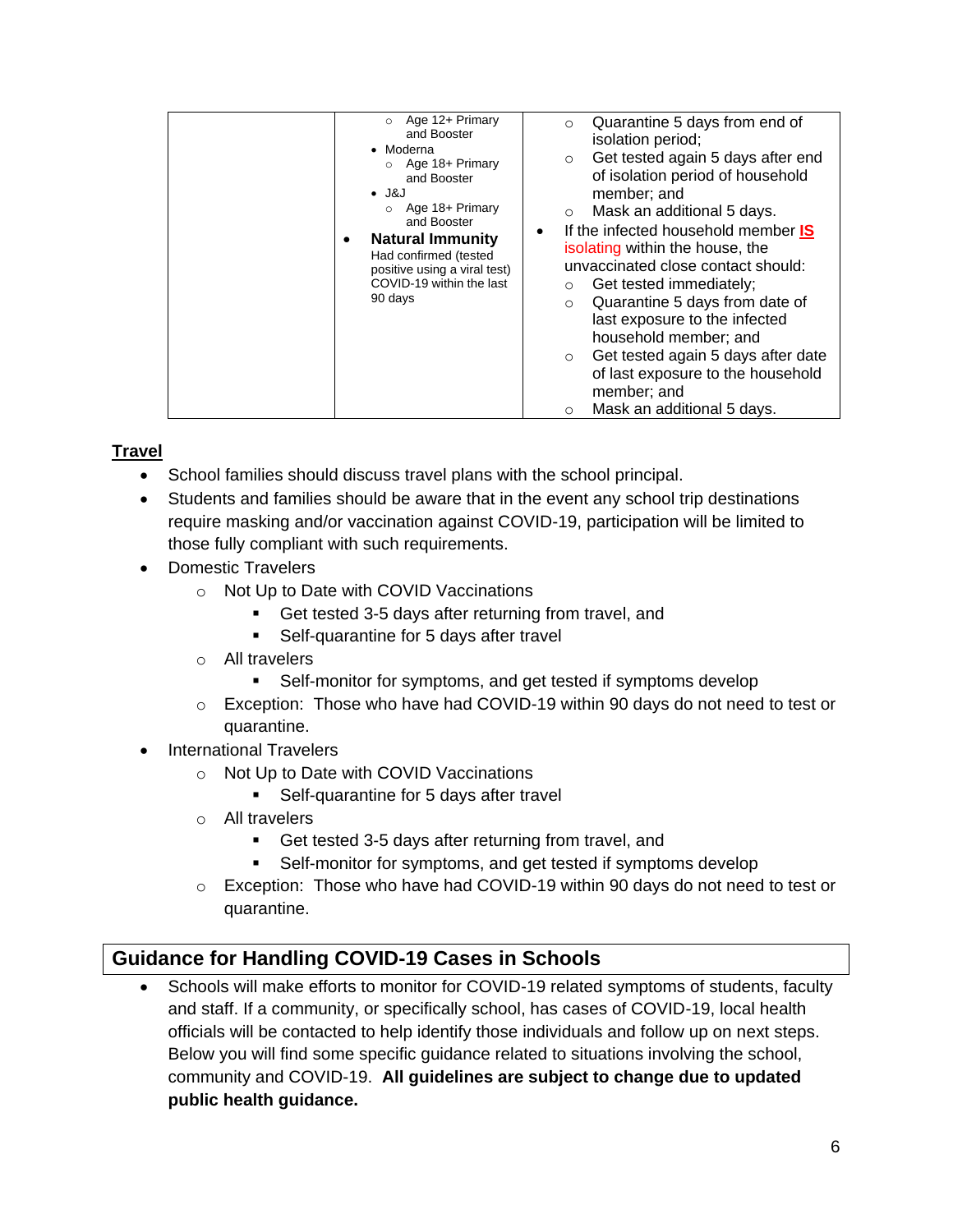- **If a school community member has a suspected case of COVID-19 or is demonstrating symptoms, the following steps will be taken:**
	- 1. Immediately separate staff and students with COVID-19 symptoms (such as fever, cough, or shortness of breath) at school. Individuals who are sick should go home or to a healthcare facility depending on the severity of symptoms. CDC guidance for caring for oneself and others who are sick should be followed.
	- 2. Provide an isolation room.
	- 3. Call home for transportation, if necessary.
	- 4. Direct to return in accordance with the CDC and Health Department Guidelines set forth above.

## • **If a school community member has a confirmed case of COVID-19:**

- 1. Notify the local health officials to ask for guidance.
- 2. Send the individual home while local health officials determine next steps.
- 3. Quarantine close contacts, related to the suspected case of COVID-19, according to health official guidance as set forth herein.
	- **a. A person is a close contact if they were within 6 feet of an infected person for 15 minutes or more in an indoor setting with or without a mask from 48 hours before symptom onset or undergoing a COVID test that returned positive.**
- 4. Communicate to school community that there was a confirmed case without using a name or identifying information of the person(s) involved.
- 5. Clean and sanitize the areas that may have been infected by the identified case of COVID-19.
- 6. Evaluate if any other cases related to the case were identified and decide to extend or end the quarantines of close contacts.
- 7. The COVID-positive individual can return consistent with CDC and Health Department Guidelines set forth above.

# **General Principles for the Building and Operations**

#### **General Activities**

- It is our intent that visitors will be allowed back into the building. They will need to follow all health and safety requirements in place at the time of their visit.
- High touch surfaces shall be cleaned and sanitized frequently.
- Hand sanitizers will be available in the hallways, near entrances and in strategic areas.
- Sharing supplies will be limited, and when materials must be shared, cleaning in between use is recommended.
- Students and teachers will use individual technology devices when possible.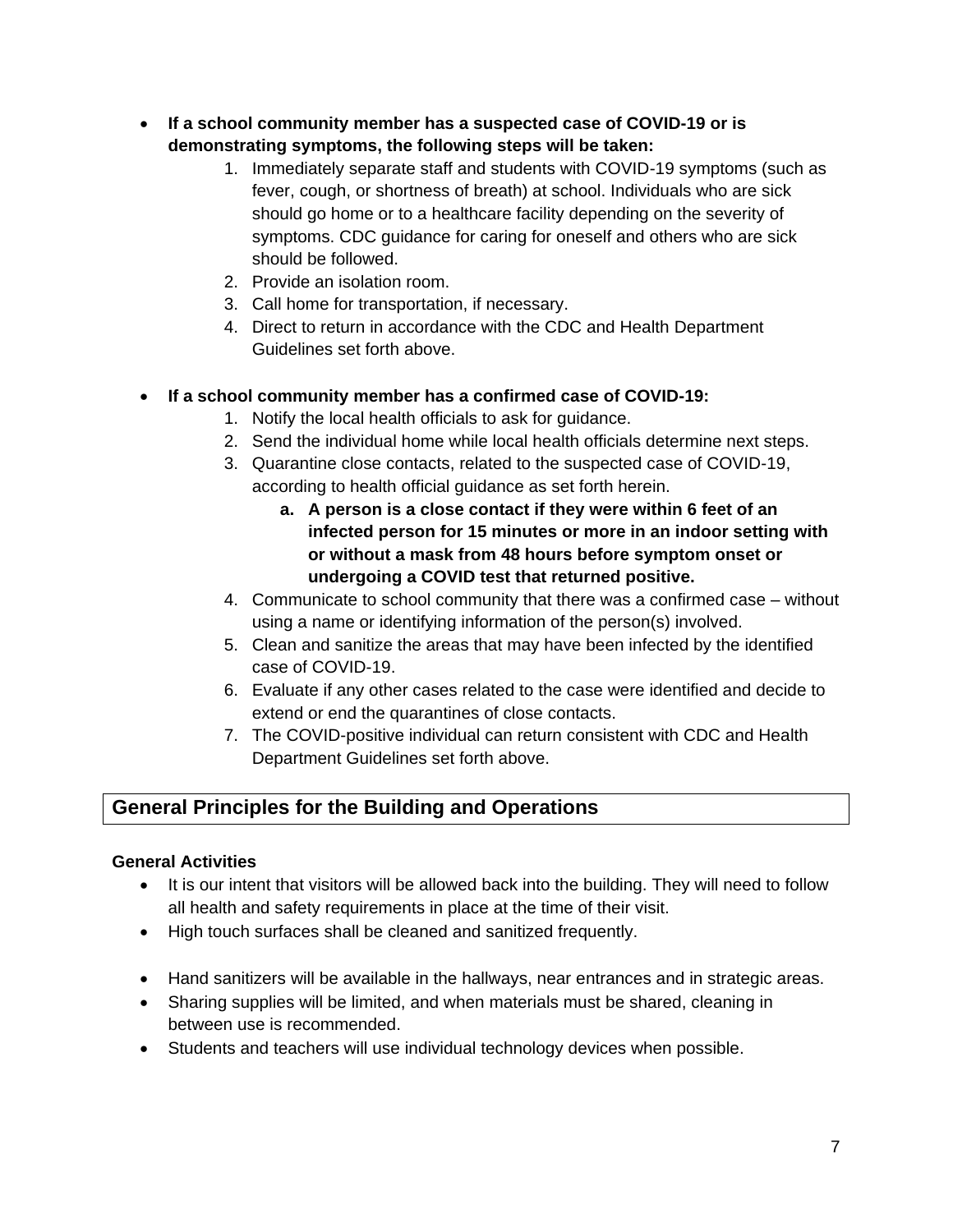- When possible, special teachers and departmental teachers will go into the students' classrooms. If students transition to other classroom spaces, assigned seats will be maintained for contact tracing purposes.
- Students will now be able to sing during music class. We continue to recommend social distancing of 3 feet to the maximum extent possible and all facing the same direction.
- To increase ventilation, windows will be opened if and when possible.

#### **Sharing the Faith**

- School Masses will follow school protocols.
- Principals will work with pastors and/or chaplains to develop a Mass schedule that is either in person or live-streamed.
- Attendance of parents and general community at the school liturgies will follow school guidelines. If the Mass is live-streamed, parents and families can also attend virtually.

#### **Entering the Building**

All who enter the building should adhere to the following:

- Wear a mask properly (covering nose and mouth and fitted snugly against the sides of the individual's face) in accordance with current school policies.
- Exercise good hygiene and proper handwashing, including sanitizing hands upon entering the building
- Implement physical distancing measures
- Support proper cleaning and disinfection
- **Screen Health Daily** at home **before** coming to the school premises.
	- **Prior to entering School premises, all members of the school community are asked to ask themselves the questions below. Should the answer to any of the questions on any given day be "Yes," you are expected not to come on or send your child to School premises.**
		- Have I or has my child had a fever as defined by the CDC during the past 24 hours?
		- Have I or has my child had a new or unexpected cough during the past 7 days?
		- Have I or has my child been around anyone exhibiting these symptoms within the past 14 days?
		- Do I or my child live with anyone who has been sick, has exhibited symptoms of COVID-19, or is currently under quarantine for exposure to COVID-19?
		- Have I or has my traveled domestically or internationally, necessitating quarantine consistent with CDC guidelines?
		- Have I or has my child disregarded CDC guidelines and failed to limit his/her exposure to COVID-19?

#### **Lunch**

- Students should wash/sanitize hands before lunch.
- Students should stay with their class as they eat lunch, if possible.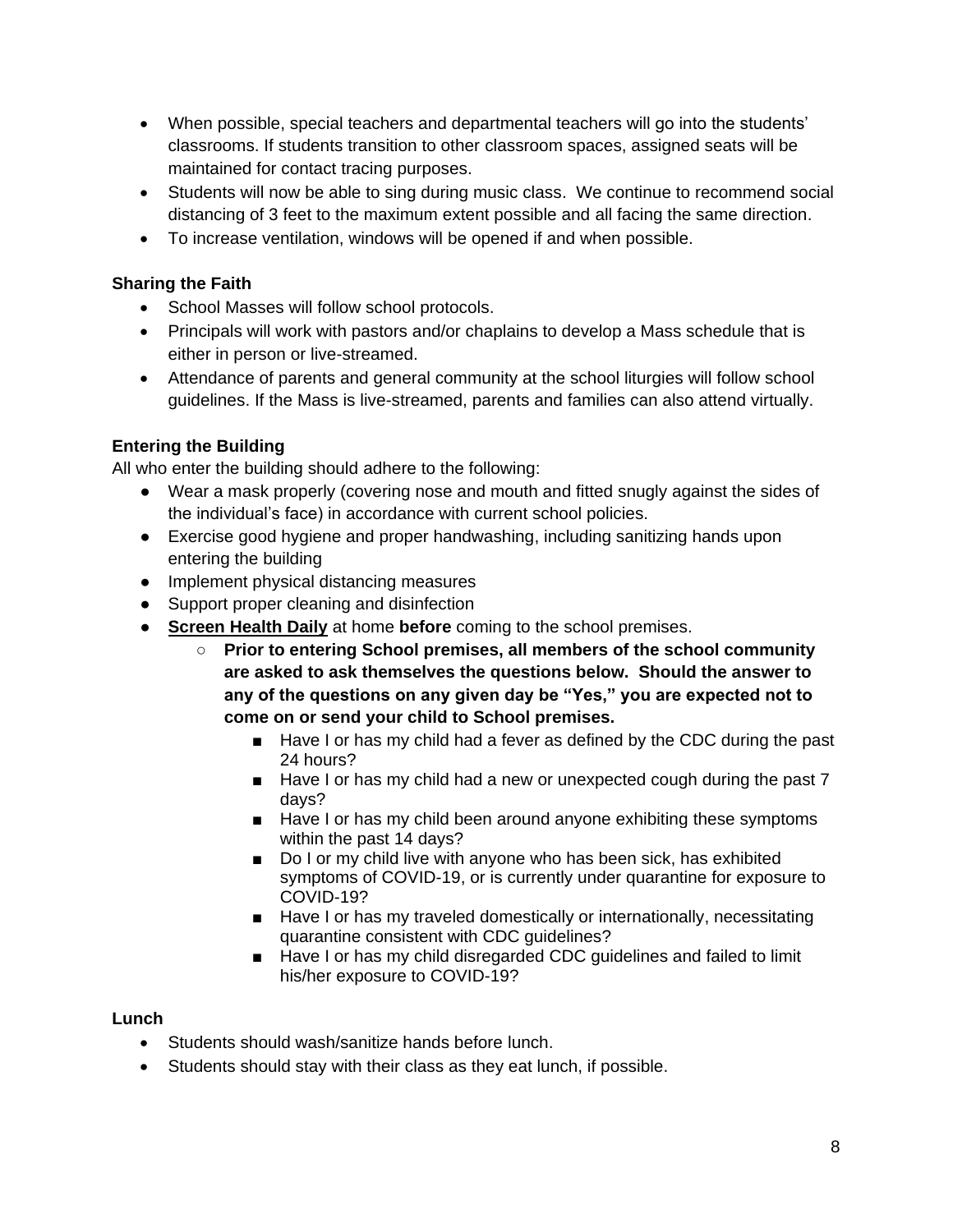- Students should remain physically distant during lunch, ideally 6 feet apart or to the maximum extent possible.
- The table and desks should be wiped down before and after each meal.
- Meals will not be shared.
- Meals and utensils should be served directly to the student and prepackaged if possible.
- Students should wash/sanitize hands after lunch.

#### **Recess**

- Students will go to recess using the procedures established in school operations regarding movement within the building.
- Students will wash/sanitize their hands before going to recess and before returning to Class.
- Games and activities used during recess will be pre-approved locally by the principal and school health and safety committee to limit the spread of infectious disease.
- Practice physical distancing to the maximum extent possible while walking to recess.

## **Physical Education**

- Weather permitting, PE class should be held in outside space. Weather non-permitting, PE in the Gymnasium.
- Students should wash/sanitize hands before and after activity.
- It is preferred that students carry personal water bottles for hydration before, during and after activity.
- Class equipment be sanitized frequently if possible (arrange class times to allow for a buffer between classes to allow the teacher to facilitate moving, washing and sanitizing).
- Limit shared items or keep the same groupings throughout lessons.

# **Classroom Operations**

#### **Classroom Set-up**

- Desks should face the same direction whenever possible. There may be times when this is not possible, but the students will maintain the 3 - 6 feet of distancing to the maximum extent possible.
- Desks will be placed a minimum of 3 feet apart to the maximum extent possible.
- The first row of desks should be at least 6 feet from the teacher when he/she is teaching if possible.

#### **Materials within the Classroom**

- Classrooms should set up areas where students can store personal items that keep them isolated from use by others.
- Sharing supplies and materials will be limited, and when materials must be shared, cleaning in between uses is recommended.
- Establish procedures to wipe down surfaces and materials regularly (before and after every use is recommended).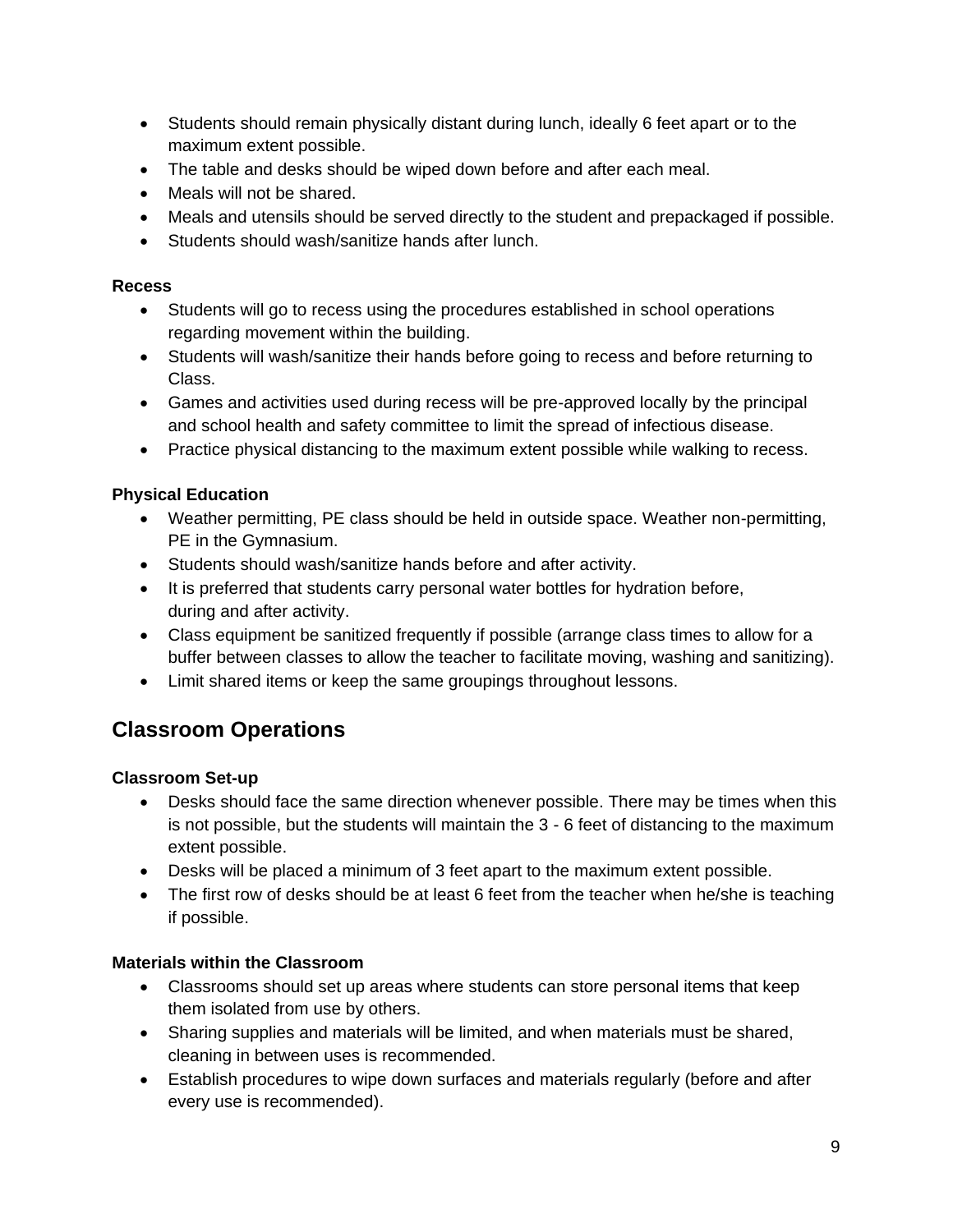- Remind students to wash/sanitize their hands after using a shared item.
- If students travel to an alternative room, an area and place should be established for the traveling student to store items away from those being used by others.

# **Virtual Learning**

- While we realize that in-person instruction is the most conducive environment for student learning and well-being, the need for virtual learning may become necessary due to school required COVID-19 quarantine. These are the only instances whereby virtual learning will be utilized. The information provided below is a guide. Virtual learning experiences are determined locally.
	- o **Such distance learning shall be consistent with School's mission, quality, and support, and is subject to the terms of the Student-Parent Handbook and School and Diocesan Policies.**
	- o **Students and their Parents/Guardians understand and agree that in-person classes may be recorded and/or live streamed to facilitate distance learning. The teacher shall have the sole ability to make such recordings, which shall be used strictly for educational purposes by the School.**
	- o **Students and their Parents/Guardians further understand and agree that any distance learning offered online by the School through educational platforms such as Google Classroom and Zoom platforms for online synchronous video instruction involve web-based activities which entail known and unanticipated risks that cannot be eliminated. As a result, School recommends the use of appropriate Internet filtering software.**
- Provide the use of a Google Classroom and Google Meet to centralize materials, lessons, instruction, assessments, feedback and communications. (Platforms may differ by school as it is locally determined.)
- Virtual instruction will take place as teachers:
	- $\circ$  Provide a continued focus on our Catholic identity throughout instruction and in all content areas.
	- $\circ$  Provide asynchronous and synchronous direct instruction by teacher.
	- o Incorporate recorded instructional follow up videos.
	- o Provide materials that are age- and grade-appropriate.
	- o Use textbook online components with timely follow-up.
	- o Use assessments with timely feedback.
	- o Goal is mastery of concepts within the curriculum.
	- $\circ$  Use small group and large group instruction to meet the needs of students.
	- o Have regular communication with parents/guardians.

#### **Before Care/Aftercare (if applicable)**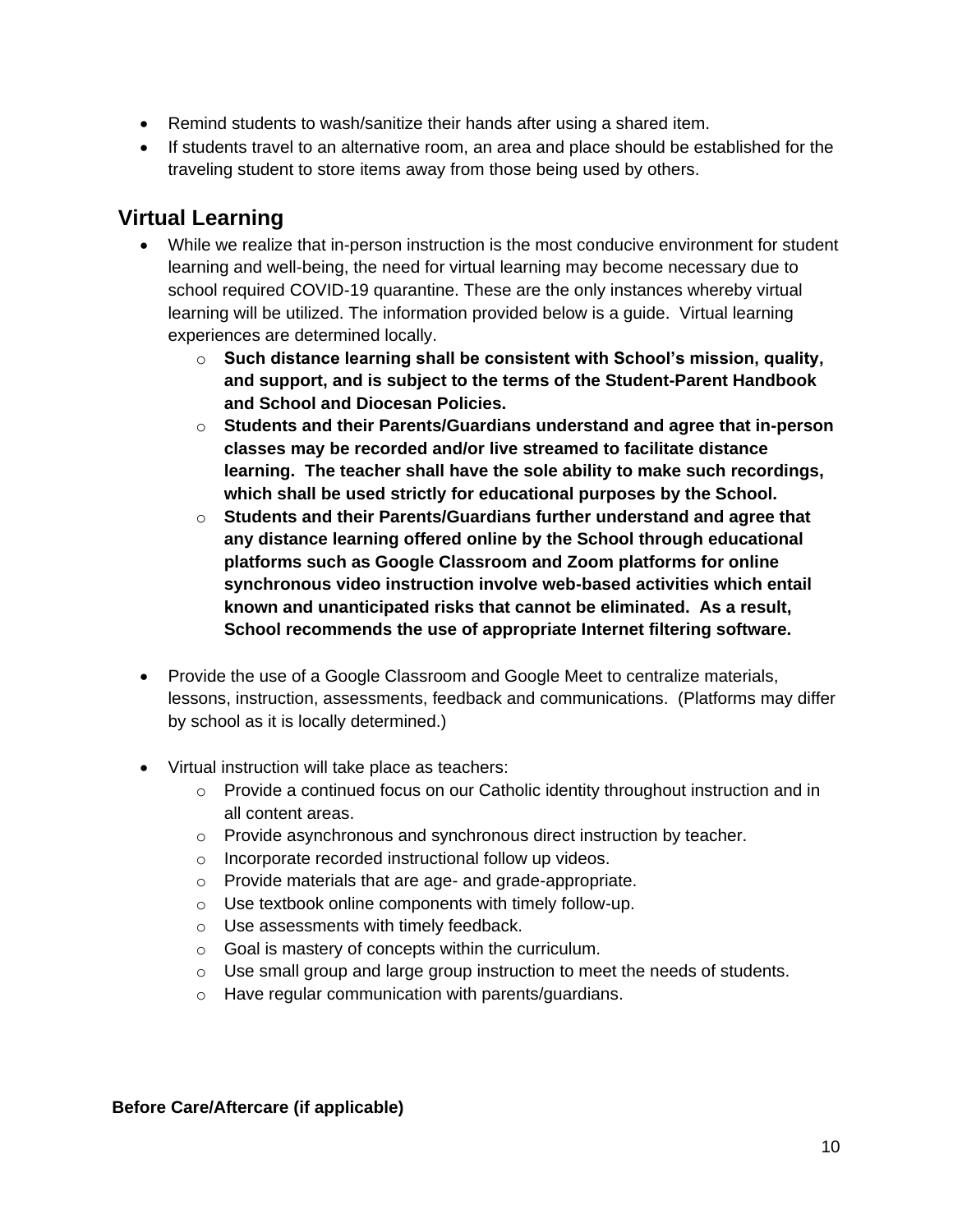- Physical distancing practices to the maximum extent possible and all required protocols at the time are to be observed.
- Students are responsible for providing their own snack and beverage during their time in Aftercare. There will be no snack sharing.
- All employees should follow the same health checklist practices as school employees.
- All operational guidelines put into place in the school (e.g. movement through the building, recess, etc.) are to be practiced during sessions.
- Disinfect shared rooms regularly.
- It is recommended that materials and toys used during these programs be cleaned and sanitized daily.
- Monitored hand washing and sanitizing will be done on a regular basis.
- Follow the recommendations for any suspected illness.

#### **Afterschool Activities & Sports**

- Each principal is asked to examine the after-school activities in the school. All rooms should be disinfected after use by the activity/club.
- If in compliance with the state guidelines for events and gatherings, in-person gatherings may occur.
- Please refer to guidance issued by the Diocesan Athletic Director.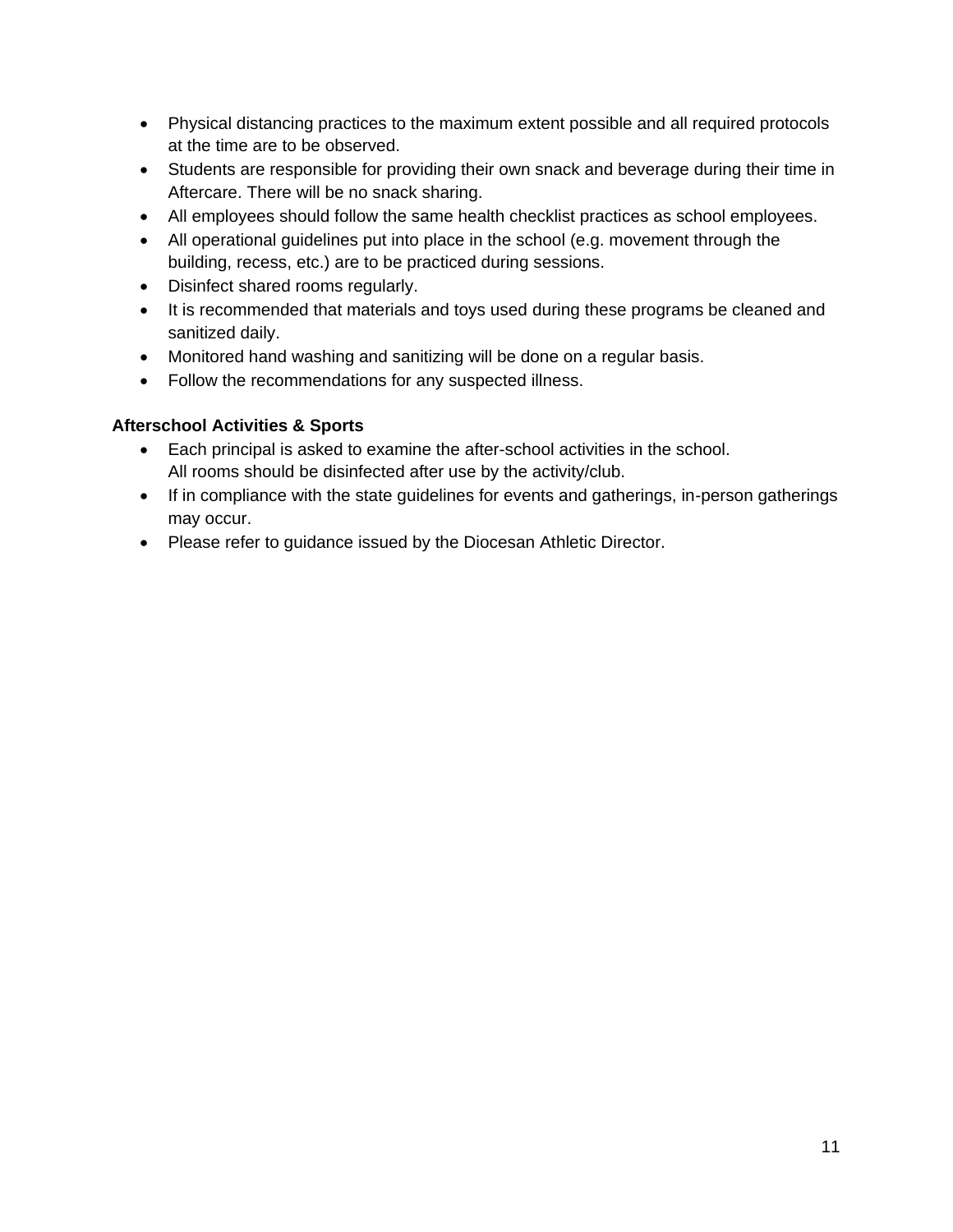#### **Request for Medical Exemption to Mask Requirements**

If your child is unable to wear a face covering in school due to a medical or mental health condition or disability, you must provide to the school Principal/Nurse at your child's school building, this form signed and dated from your child's treating physician (pediatrician or specialist). This form must specify the medical or mental health condition or disability that precludes your child from wearing a face covering in school, as well as suggestions for alternative means for your child for preventing the spread of the virus.

A physician is defined as an M.D. for Doctor of Medicine or D.O. for Doctor of Osteopathic Medicine. Medical notes from alternative health providers, such as Chiropractors, etc., will not be accepted.

Additionally, the School will require students with a Medical Exemption to Mask Requirements to remain at least 6 feet apart from other individuals for social distancing while indoors in accordance with the Centers for Disease Control guidelines and local Health Department mandates.

A School reserves the right to not accept a Request for Medical Exemption to Mask Requirements.

A School may require that a child wear a face shield when social distancing is not possible.

The parent will need to submit this informational sheet signed, with the documentation from the physician when requesting a Medical Exemption to Mask Requirements.

| SECTION A. To be completed by your child's parent/guardian. |
|-------------------------------------------------------------|
|                                                             |
|                                                             |
| Grade for 2021-2022 School Year:                            |

I am requesting an exemption from the mask requirements due to my understanding that my child has a documented medical or mental health condition or disability that precludes the wearing of a face covering in school, and I am requesting an exemption from this requirement. I understand that:

- 1. By not wearing a face covering in school, my child may be at increased risk of contracting or spreading COVID-19;
- 2. The school may consider appropriate alternative learning options for my child, including whether virtual learning is appropriate;
- 3. My child may be referred for an evaluation to determine if any disability prevents my child from wearing a face covering and whether and to what extent accommodations will be provided;
- 4. Submitting this form constitutes my permission for the School to communicate with my child's healthcare provider regarding this medical or mental health condition or disability; and

\_\_\_\_\_\_\_\_\_\_\_\_\_\_\_\_\_\_\_\_\_\_\_\_\_\_\_\_\_\_\_\_\_\_\_\_\_ \_\_\_\_\_\_\_\_\_\_\_\_\_\_\_\_\_\_\_\_\_\_\_\_\_\_\_\_\_\_\_\_\_\_\_

5. Submitting this form does not guarantee that my medical exemption request will be granted. The School must first review my request and provide notification if it is granted.